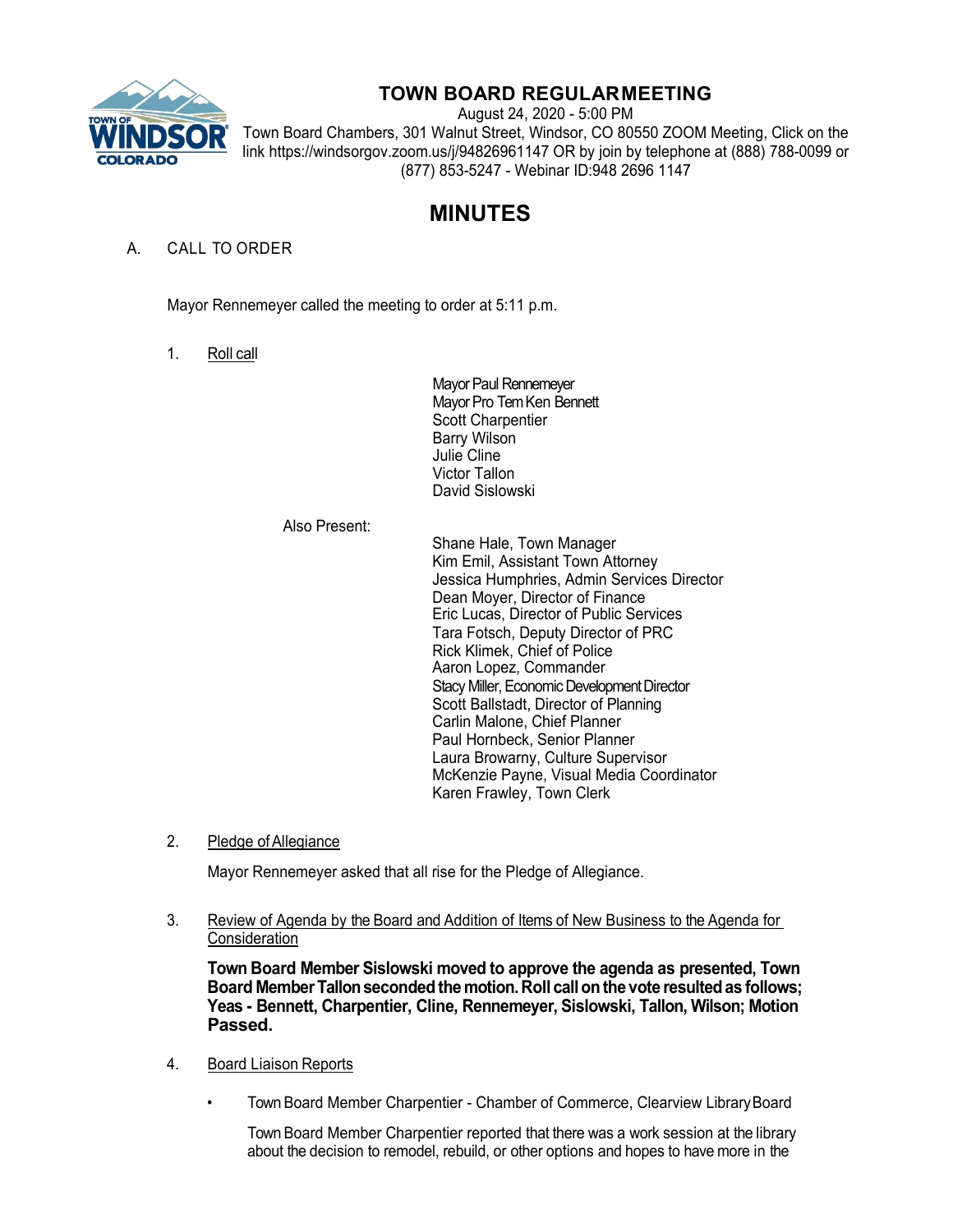future.

The Chamber of Commerce completed the lodging tax survey and came out with about fifty-five percent approval.

• Town Board Member Wilson - Planning Commission, Larimer County Behavioral Health Policy Council

Town Board Member Wilson reported that there is no update on the Planning Commission, but there will be a few items before the Board tonight.

Larimer County Behavioral Health Policy Council will be meeting at the first of next month, so no updates for tonight.

Mayor Pro Tem Bennett - Water and Sewer Board, 34, 74 and I-25 Coalition's

Mayor Pro Tem Bennett reported that the Water and Sewer Board met on Wednesday, August 12th. They worked on updating their bylaws, discussed water supply, the 1041 hearings being held by the Larimer County Commissioners.

The 34 Coalition received notice from CDOT asking the 34 Coalition to give an opinion on some potential designs for interchanges on US 34 and 35th Avenue and 47th Avenue in Greeley.

• Town Board Member Cline – Tree Board, Poudre River Trail Corridor Authority, Historic Preservation Commission

Town Board Member Cline reported that the Historic Preservation Committee met on August 12th and had a discussion regarding the historical designation.

The Tree Board will meet tomorrow at Chimney Park at 5:00 p.m. to do an audit on the health of the trees throughout the park.

The Poudre River Trail Corridor Authority will have a retreat on August 29th to discuss their future and future plans.

• Town Board Member Tallon - Parks, Recreation and Culture Advisory Board, Great Western TrailAuthority

Town Board Member Tallon reported that he has no updates from the Parks and Rec board.

The Great Western Trail Authority is looking at hiring a surveyor to look at the 1905 survey layout for the trail where the railroad went through because there is a discrepancy with one of the clients.

• Town Board Member Sislowski - Windsor Housing Authority, Windsor Severance Fire **District** 

Town Board Member Sislowski reported that the Housing Authority did have a meeting and the Housing Authority does have three properties under management with no vacancies at any of the sites. The Windsor Housing Authority has had only one eviction and one issue regarding a utility bill. They are working through their budget for the coming year and with respect to that, they are considering the possibility of a rent increase.

The Fire District did hold it's meeting on Thursday, April 13<sup>th</sup>; unfortunately, he was unable to attend. Since then, there have been postings that the Fire Board has decided to move forward with seeking to de-Gallagherize and plans to place that on the ballot in November.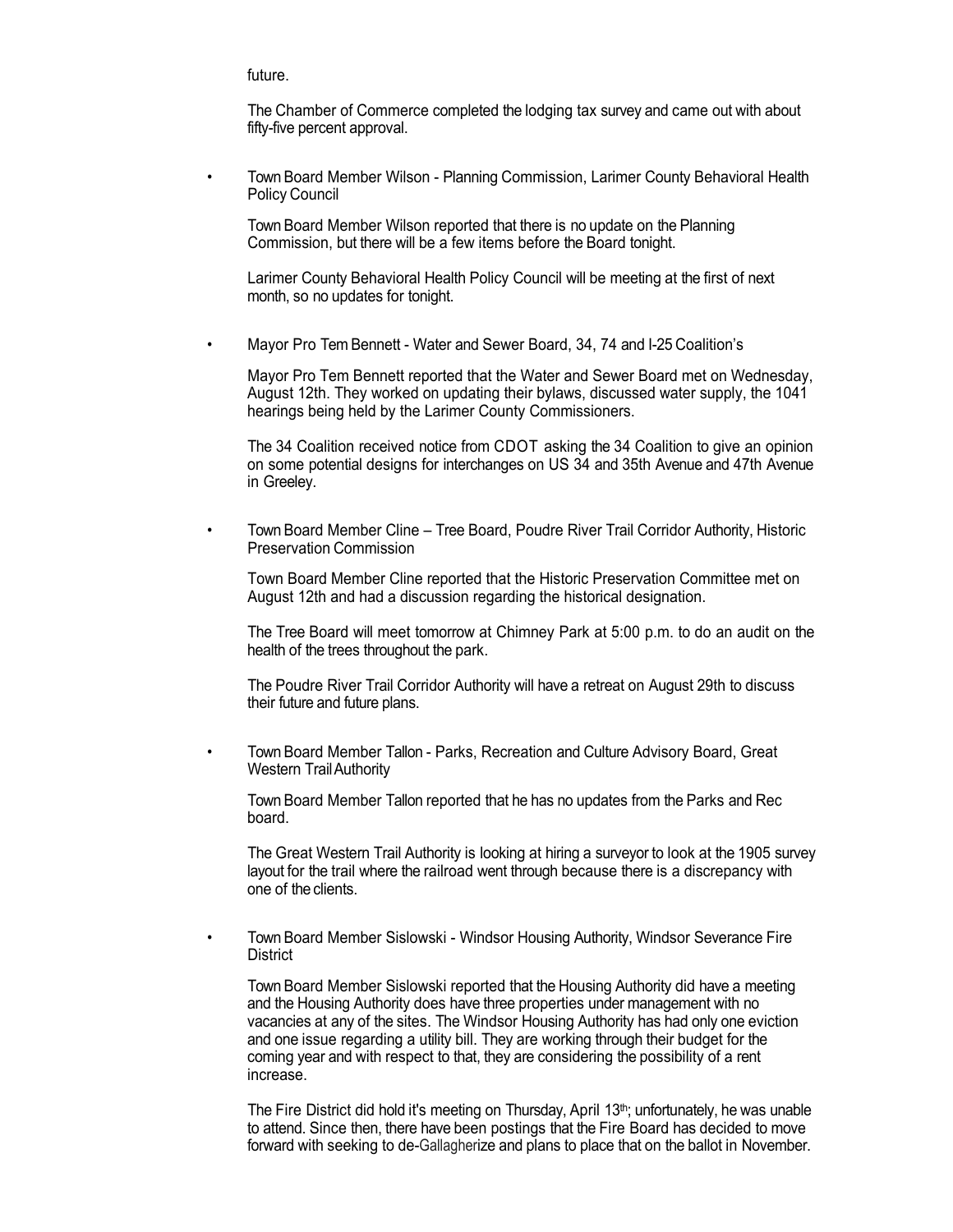• Mayor Rennemeyer - Downtown Development Authority, North Front RangeMPO

Mayor Rennemeyer reported that there is no update on the North Front Range MPO as there has not been a meeting since the last Town Board meeting.

The Downtown Development Authority will be having a special planning meeting regarding the Back Lots property to determine future direction for the board. There is a meeting scheduled for strategic planning slated for September 22nd to lay out the goals and direction of the whole Downtown Development Authority for 2021; thereafter, the budget will be put together and presented to the Town Board.

#### 5. Public Invited to be Heard

Mayor Rennemeyer opened the meeting up for public comment to which there was none.

# B. CONSENT CALENDAR

- 1. Planning Commission and Downtown Development Authority Appointments K. Frawley, Town Clerk
- 2. Resolution No. 2020-64 A Resolution Approving Submission of an Application by the Town of Windsor Police Department for a Peace Officer Mental Health Support Grant fromthe Colorado Department of Local Affairs - R. Klimek, Chief of Police
- 3. Resolution No. 2020-65 A ResolutionApproving anAmendment to Intergovernmental Agreement for Conduct of Community Development Block Grant Program in Weld County Between the County of Weld and the Town of Windsor, and Authorizing the Town Manager to Execute Same - I. McCargar, Town Attorney
- 4. Resolution No. 2020-66 A ResolutionAppointing the Law Firm of Kissinger & Fellman as Special Counsel With Respect to Negotiation of a Franchise Agreement Renewal with Public Service Company of Colorado - I. McCargar, Town Attorney

**TownBoardMemberTallonmovedtoapprovetheconsentcalendaraspresented, MayorPro TemBennett secondedthe motion.Roll callon the vote resultedas follows;**  Yeas-Bennett, Charpentier, Cine, Rennemeyer, Sislowski, Tallon, Wilson; Motion **Passed.**

- C. BOARD ACTION
	- 1. Resolution No. 2020-67 A Resolution Authorizing Assignment to the Colorado Housing And Finance Authority of a Private Activity Bond Allocation of the Town of Windsor, Colorado, Pursuant to the Colorado Private Activity Bond Ceiling Allocation Act

Per Mr. Moyer, the Town of Windsor first became directly involved in this program in 2015. This means that the Town was a large enough municipality to be given an allocation and allowed to choose how to use it by: not doing anything, identifying a project that we would administer on our own, or as historically done, assigning our application to other qualifying jurisdictions. In the past, when there were projects that were identified by our local Housing Authority, we would assign our allotment to that authority. This year, after checking with the Housing Authority to verify that they did not have a project for which to use the funds, Colorado Housing and Finance Authority (CHFA) put in an application requesting the Town's allocation.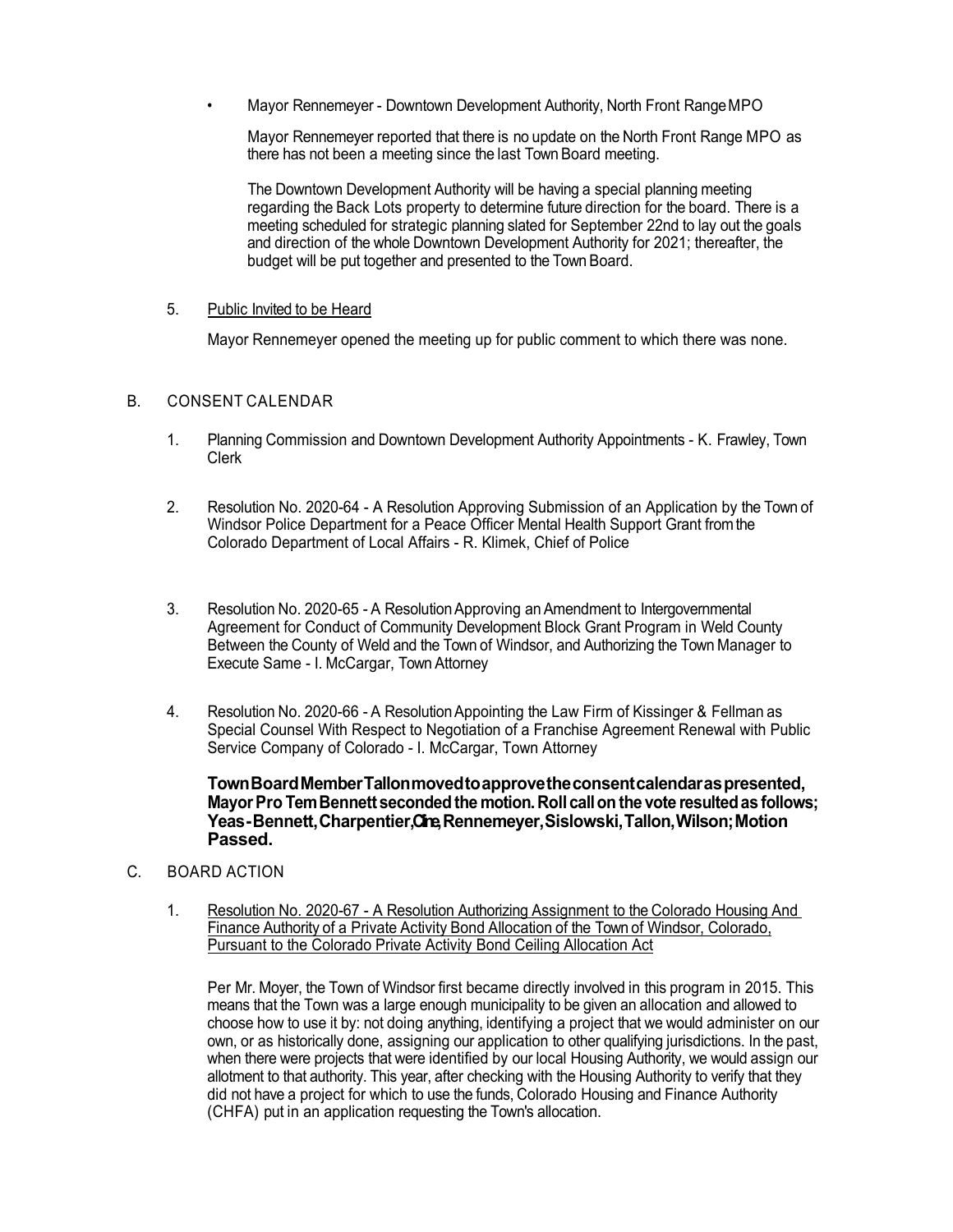Shannon Friel, representative from CHFA presented to the Board a summary of the request and explained their project of financing one or more multi-family rental housing projects for lowand moderate-income persons and families or to issue Private Activity Bonds for the purpose of providing single-family mortgage loans to low- and moderate-income persons and families or for the issuance of mortgage creditcertificates.

Mayor Pro Tem Bennett stated that Windsor Housing Authority has used these bonds in the past and are presently in the process of developing a new senior housing complex. He further inquired at what point would they be eligible to use these bonds in the future. Ms. Friel asked if this project was a tax credit award. Frankie Cole with the Windsor Housing Authority responded that we had applied for a tax credit award on this project and were not selected this year, but will reapply next year.

Ms. Friel further explained that since this is a nine percent project, it does not qualify for the FAFP. Ms. Cole stated that she spoke with the Loveland Housing Authority, and both Loveland and Windsor Housing Authorities are supportive of the consideration of this allocation to CHFA.

Town Board Member Sislowski asked for clarification that CHFA would add the PABs to their aggregate pool and issue mortgage certificates and single-family revenue bonds and use to support veterans and others to qualify for first time homebuyers. Ms. Friel stated that this year they will only be doing single-family revenue bonds as they are a much more efficient way to promote home ownership. Town Board Member Sislowski asked if at some point whether CHFA would be able to demonstrate that the transferred funds were used to support Windsor Residents. Ms. Friel stated that they did a look back and in a seven-year period, they supported or invested in sixty-four loans for first time home ownership to Windsor Residents and always do that look back to make sure they are able to demonstrate their investment.

**TownBoardMemberSislowskimovedtoapproveResolutionno.2020-67,Town Board MemberTallonsecondedthe motion.Roll callonthe vote resultedas follows; Yeas - Bennett, Charpentier, Cline, Rennemeyer, Sislowski, Tallon, Wilson; Motion Passed.**

2. Public Hearing – Modification of Building Height - Diamond Valley Subdivision, Fifth Filing, Tract A (Future Legends Sports Park) - Modification of Building Height per Sec. 16-10-50 – Jeff Katofsky, Future Legends, LLC, applicant; Larry Thomas, Hensel Phelps, applicant's representative

Town Board Wilson noted for the record that in his capacity as the Town Board Liaison to the Planning Commission, he was present at the Planning Commission meeting during which this matter was previously presented, that his participation in the Planning Commission proceedings have no way influenced him or his capacity as a Town Board Member on any topic presented this evening. He will cast his vote based solely on the evidence presented at this hearing.

# **TownBoardMemberSislowskimovedtoopenthepublichearing,TownBoard MemberTallonsecondedthemotion.Roll callon the vote resultedas follows; Yeas-Bennett,Charpentier,Cline,Rennemeyer,Sislowski,Tallon,Wilson; MotionPassed.**

Mr. Larry Thomas of Hensel Phelps, representing Mr. Jeff Katofsky, primary owner of Future Legends LLC, is requesting approval of a height modification in order to exceed the maximum building height allowed in the Limited Industrial (IL) zoning district. The maximum height allowed in the IL zoning district is seventy-five (75) feet, in accordance with Municipal Code Section 16-10-50(b)(3). The proposed facility includes a sports dome with a maximum height of ninety (90) feet, stadium light towers with a maximum height of one hundred (100) feet, and athletic field light towers with a maximum height of ninety (90) feet.

The requested height modifications are part of a sports campus. The surrounding land uses are generally industrial in nature, with the exception of the Windsor Charter Academy to the west and a single residence approximately 1000 feet south of the proposed stadium. The proposed sports dome is located in the north central part of the property, approximately 450'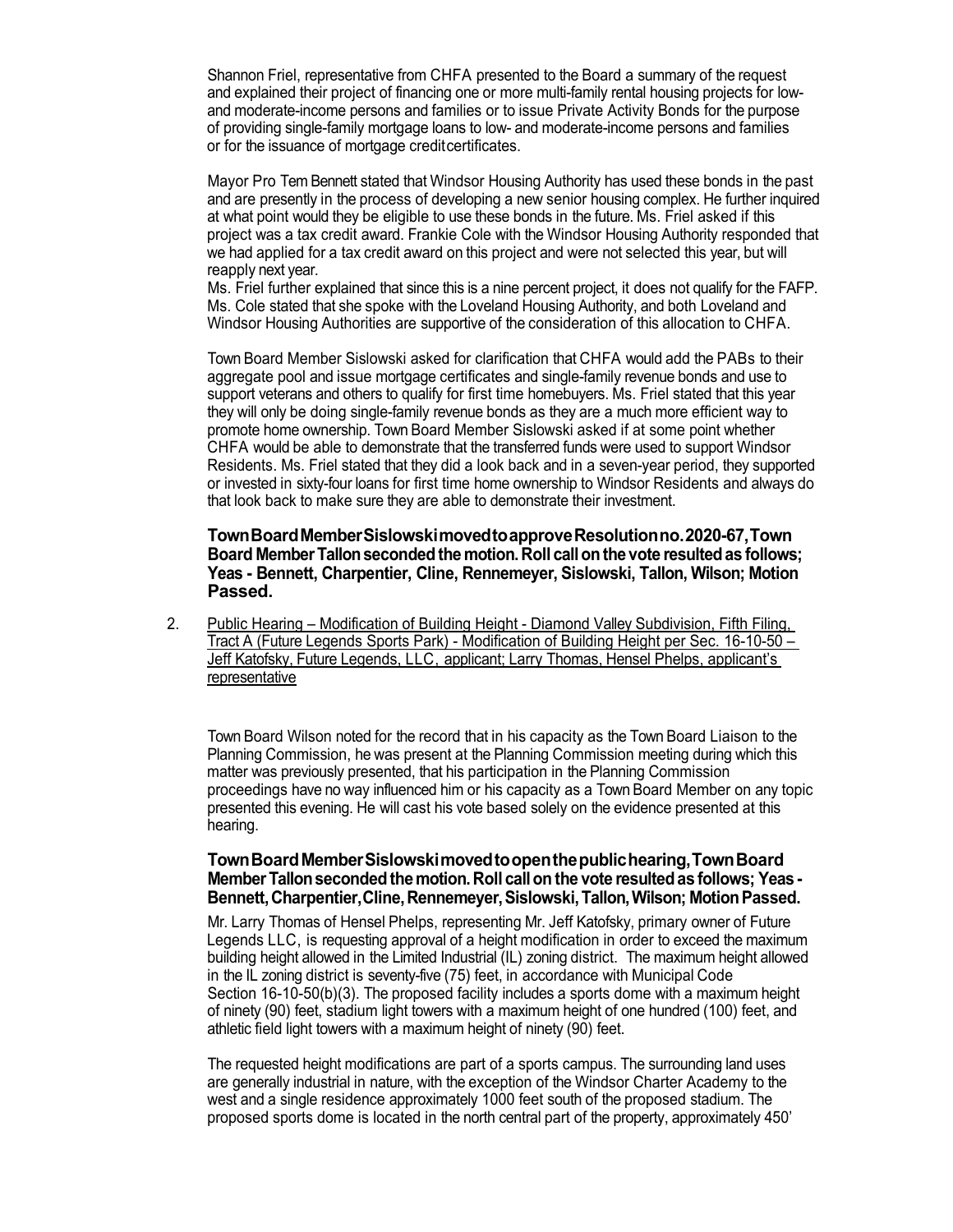from the north property line, 950' from the east property line, 1200' from the west property line, and 2000' from the southernmost property line. The proposed lighting for the stadium and athletic fields are being reviewed as a part of the site plan application by the Town's lighting consultant, Clanton & Associates, to ensure best practices are followed to minimize light spill and glare.

Section 16-10-50(c)(2) of the Municipal Code states, in part:

*a. Views.Abuilding or structure shall not substantially alterthe opportunity for,and quality of, desirable viewsfrom public places, streets and parks withinthe community.*

*b. Lightandshadow.Anybuildingorstructureproposedtobegreaterthanthe maximumbuildingheightallowedintherespectivezoningdistrictpursuanttothis Section, or by other ordinances, rules or regulations of the Town, shall be designed so asnottohaveasubstantialadverseimpactonthedistributionofnaturalandartificial light on adjacentpublic and private property*

*c. Privacy.Anybuildingorstructureproposedtobegreaterthanthemaximum buildingheightallowedintherespectivezoningdistrictpursuanttothisSection,orby other ordinances,rules orregulations of the Town,shall be designed to avoid infringing on the privacy of adjacent public and private property,particularly adjacentresidential areas and public parks.*

*d. Neighborhood scale.Any building or structure proposed to be greaterthan the maximumbuildingheightallowedintherespectivezoningdistrictpursuanttothis Section, or by other ordinances, rules or regulations of the Town, shall be compatible withthescaleoftheneighborhoodsinwhichitis situatedintermsof relative height, height to mass,length to mass and building or structure scale to human scale.*

The application materials demonstrate the Municipal Code review criteria for height modifications of views, light and shadow, privacy, and neighborhood scale are not negatively impacted.

# **Notification**

The following notifications were completed in accordance with the Municipal Code:

Public Hearing notifications for Planning Commission and Town Board public hearings were as follows:

- August 6, 2020 affidavit of mailing to surrounding property owners
- August 7, 2020 development review sign posted on the property
- August 7, 2020 legal notices posted on the Town of Windsor website
- August 7, 2020 legal ad published in the paper

Per Mr. Hornbeck, this property is zoned as limited industrial. The proposed dome is approximately nine feet tall, six hundred-seventy feet long, and two hundred-fifty feet wide. The proposal is consistent with the strategic plan, particularly in supporting diverse cultural and recreation opportunities and quality of life. At their August 19, 2020 meeting, Planning Commission forwarded to Town Board a recommendation of approval of the height modification as presented, with an allowance for additional increases in height up to ten-percent due to modifications needed during final designor construction.

Mayor Rennemeyer opened the meeting for public comment to which there was none.

Town Board Member Sislowski stated that normally in the packet he expects to see the map of where notices were sent regarding this public hearing and if there was a neighborhood meeting to talk about the proposal. He inquired as to whether this particular situation did not require that, or whether it done and no comments received from the community.Mr. Hornbeck stated that a neighborhood meeting was not required; however, there was public notice provided to property owners within three-hundred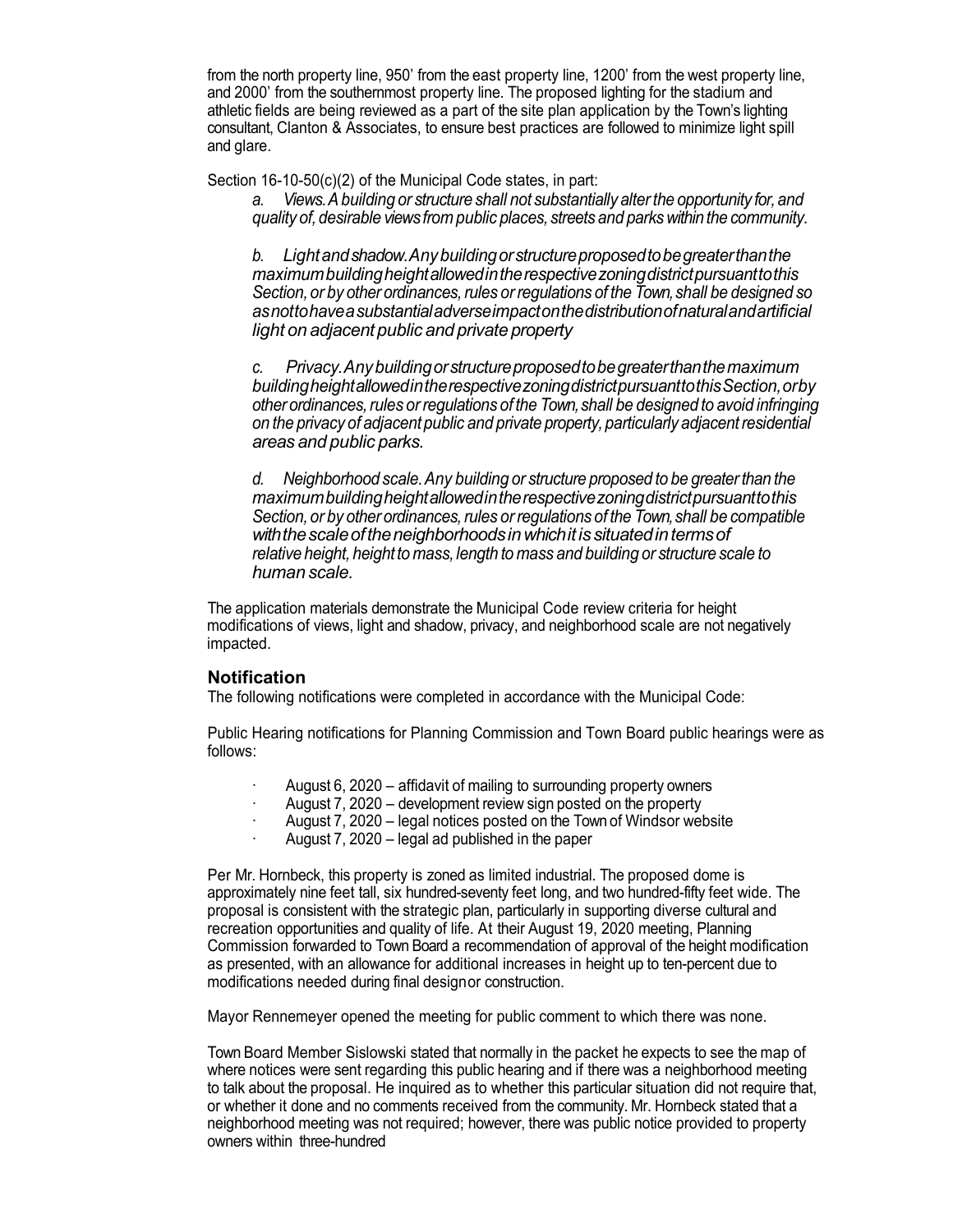feet with no comments being received.

Town Board Member Cline asked how the height of the dome at Highland Meadows compares to this one. Mr. Hornbeck stated that he is not sure the height of the Highland Meadows dome, but believes that this one will be taller. For a point of reference, the existing field lights that are out there for the baseball fields are around seventy-five feet.

**Town Board MemberTallonmovedtoclose the publichearing,Town Board Member Sislowskisecondedthemotion.Rollcallonthevoteresultedasfollows;Yeas-Bennett,Charpentier,Cline,Rennemeyer,Sislowski,Tallon,Wilson; MotionPassed.**

3. Resolution No. 2020-68 - A Resolution Regarding Diamond Valley Subdivision, Fifth Filing, Tract A (Future Legends Sports Park) - Modification of Building Height per Sec. 16-10-50 – Jeff Katofsky, Future Legends, LLC, applicant; Larry Thomas, Hensel Phelps, applicant's representative

Please refer to agenda item C.2 for discussion and recommendation.

Town Board Member Sislowski asked if staff knew what was going to be in the dome. Mr. Hale responded that it is going to be used for indoor sports purposes and having a year-round facility for youth sports. Mayor Pro Tem Bennett stated that there will be four acres under the dome.

# **MayorPro TemBennett movedtoapprove Resolutionno.2020-68,Board Member Cline secondedthemotion.Roll callon the vote resultedas follows; Yeas- Bennett, Charpentier,Cline,Rennemeyer,Sislowski,Tallon,Wilson;MotionPassed.**

4. Public Hearing Regarding Designation of the "Halfway House" As A Local Historic Landmark-Jacoby Farm Subdivision 2nd Filing Tract G - Laura Browarny, Town of Windsor, Applicant

Ms. Laura Browarny, Culture Supervisor with the Parks, Recreation, and Culture Department, has submitted a nomination on behalf of the Town of Windsor to designate the Halfway House as a historic landmark. Located at 33327 Weld County Road 15 on what is now known as the Jacoby Farm, the Halfway House was originally built in 1873 by Leonard John Hilton. It's believed to be Windsor's oldest building, built nine years before the town was established. Called the Halfway House due to its location approximately halfway between Greeley and Laporte on the Overland Trail, the Halfway House served as an inn, saloon, and post office in its earlyyears.

For additional background information and history please refer to enclosed materials.

# **Criteria for Designation:**

Proposed Landmarks must be at least fifty (50) years old and meet one (1) or more of the criteria for architectural, social, or geographical/environmental significance hereinafter described. A landmark could be exempt from the age standard if it is found to be exceptionally important in other significant criteria.

# *Architectural*

a. Exemplifies specific elements of anarchitectural style or period.

# *Staff Comment: N/A*

b. Example of the work of an architect or builder who is recognized for expertise nationally statewide, regionally or locally.

# *Staff Comment: N/A*

c. Demonstrates superior craftsmanship or high artistic value.

# *Staff Comment: N/A*

d. Represents an innovation in construction, materials or design.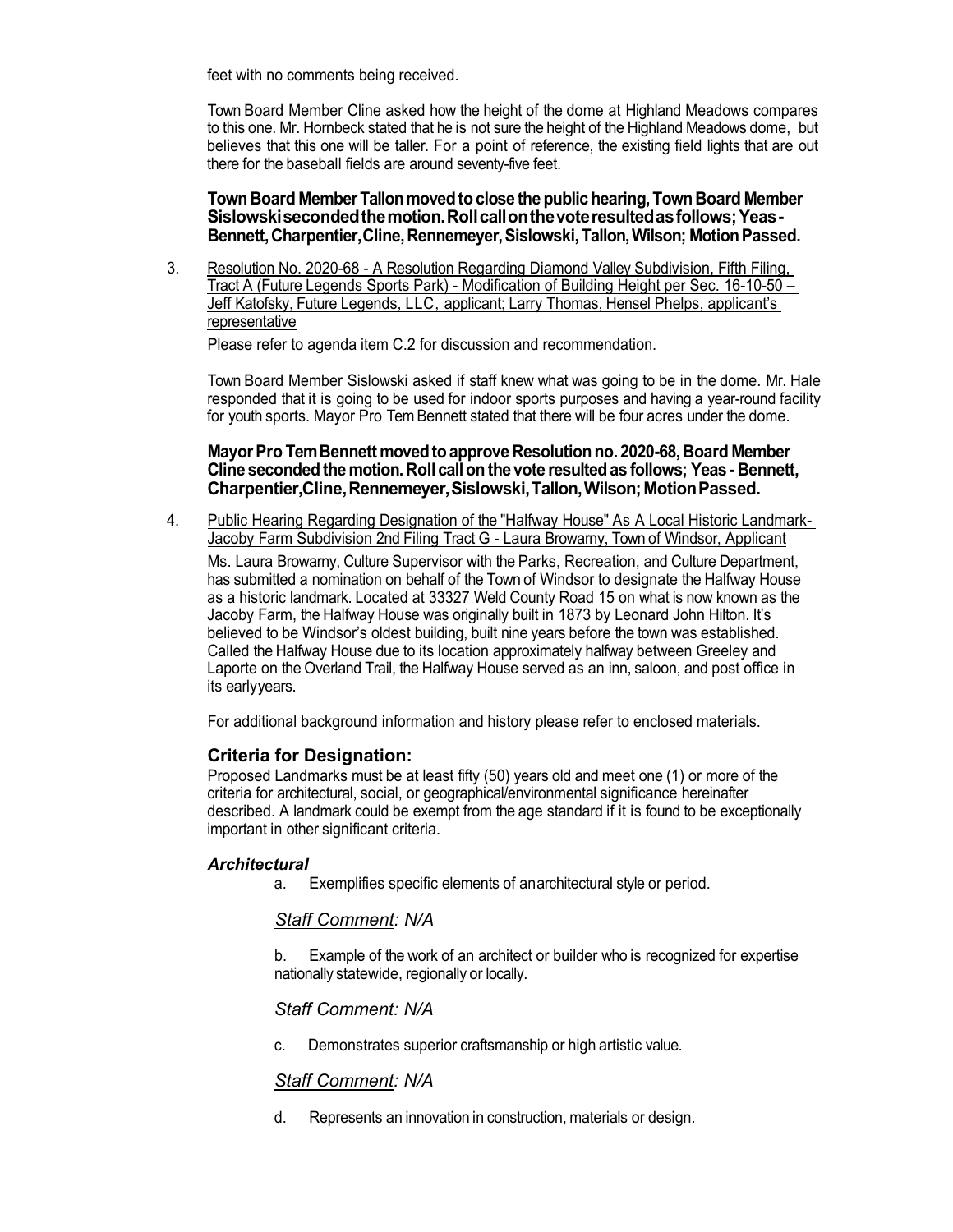# *Staff Comment: N/A*

e. Pattern or grouping of elements representing at least one (1) of the above criteria.

# *Staff Comment: N/A*

f. Significant historic remodel.

#### *Staff Comment: N/A*

#### *Social*

a. Site of historical event that had an effect upon society.

### *Staff Comment: N/A*

b. Exemplifies cultural, political, economic or social heritage of thecommunity.

### *Staff Comment:*

*The Halfway House exemplifies the cultural,economic, and social heritage of the community. Asthefirstpermanentstructurebuiltinwhatisnow Windsor,the building is significant in demonstrating the history of westwardexpansion and the founding of Windsor. It survived the adventof agriculture in Windsor and housed farmersandtheirfamiliesforyearsandnow servesasareminderofWindsor's early days.*

c. An association with a notable person or the work of a notable person.

#### *Staff Comment:*

*The Halfway House is associated withnotable families thatwerecritical to the early developmentofWindsorasanagriculturalcommunity. JohnHiltonwasaCivil WarveteranwhoappearstohavefirstarrivedinColoradoin1869andraised livestock. HewaselectedJusticeofPeaceforWeldCountyin1871andbuiltthe Halfway House in 1873, seeing the economic potential of serving travelers between FortCollinsandGreeley.Hesuccessfullypetitionedtoopenthefirstpostofficein theWindsorareaattheHalfwayHouse,servingaround30familiesinthe surroundingareafrom1873-1875.HiltonlatersoldtheHalfwayHouseand became a prominentattorney in Fort Collins.*

*JuliusWellerwasthefirstlegalowneroftheHalfwayHouse,havingbeengranted homesteadingrightstothesurrounding160acresoffarmlandin1875.He continuedtooperatetheHalfwayHouseasaninn. His son,16-year-oldFred Weller,openedamercantilebusinessin1884thatsoonmergedwithageneral store.EarlycustomersincludedkeyhistoricfiguresEdwardHollisterand GovernorBenjamin Eaton. After Julius Weller's deathin 1889, the HalfwayHouse andfarmwaslefttoFredWeller,whosoontradedthefarmtohisbusinesspartner RobertS.Dickey.FredwentontobecomeaprominentbusinessmaninWindsor andEaton,Colorado.Fredwasoneofthepetitionersin1890toincorporate Windsorasatown,servedasatrusteeonthefirstWindsorTownBoard,andwas theTownClerk from1890 to May 1896.*

*RobertS. Dickey, in addition to being partnerswithFred Wellerin operating one of theearlystoresinWindsor,theWeller-CobbsMerchandiseCompany,wasa farmer,one of the first teachers in Windsor and later became the Superintendentof Schools.*

*Jacob Henry Jacoby,Sr.immigrated to Windsorin 1910 withhis family. He worked foratimeattheGreatWesternSugarCompanymillinWindsor,asdidmanyother*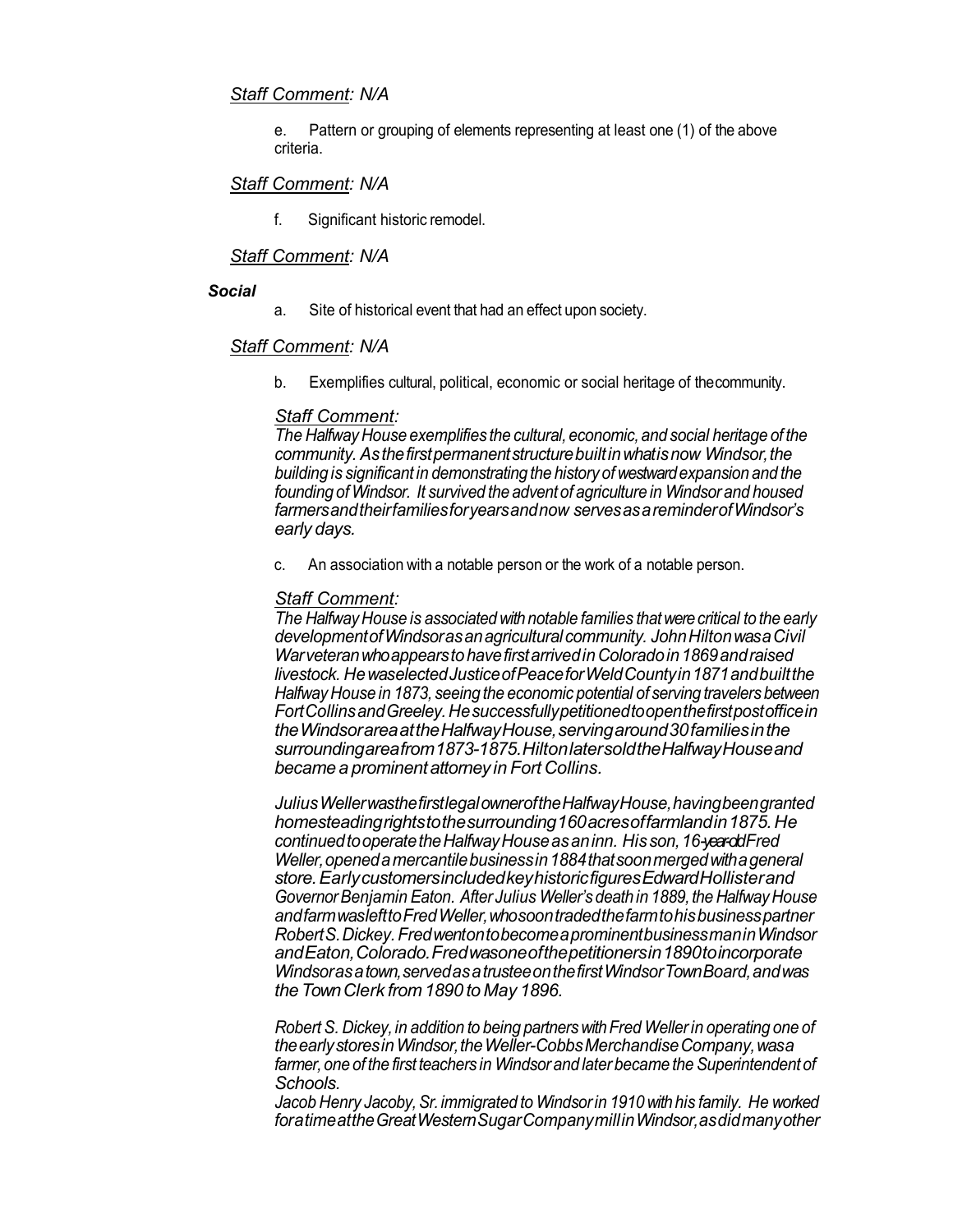*VolgaGermans,andtheJacobyfamilywasoneoftheimmigrantfamiliesthatthe Dickeyfamilyhiredtohelpthemfarmtheirland.GermansfromRussia,orVolga Germans,originally came from Germany.During the eighteenth century,Catherine theGreatandhergrandsonAlexanderIinvitedGermanstosettlerichfarmlands alongRussia'sVolgaRiver.PoliticalturmoilinRussiaattheendofthenineteenth century motivated thousands ofVolga Germans to immigrate to the United States, wheretheysettledontheplainsofKansas,Colorado,andtheDakotas.*

#### *Geographic/Environmental*

a. Enhances sense of identity ofthe community.

*Staff Comment: N/A*

b. An established and familiar natural setting or visual feature ofthe community.

### *Staff Comment: N/A*

### **The physicalintegrityoftheproposedlandmarkswillalsobe evaluatedusingthe followingcriteria(apropertyneednotmeetallofthefollowingcriteria):**

a. Shows character, interest or value as part of the development, heritage or cultural characteristics of the community, region, State ornation.

#### *Staff Comment:*

*The HalfwayHouse is directly associatedwithdevelopmentand heritage of the WindsorcommunityandnorthernColoradoasoutlinedinsectionsabove.*

b. Retains original designfeatures, materials and/or character.

*StaffComment:Thestructurehasretainedmanyoriginaldesignfeaturesand materials.Some original materials have been covered;however,removal of noncontributingmaterialswillrevealtheoriginalcharacterofthebuilding.*

*c. Original locationorsamehistoriccontextafterhavingbeingmoved.*

*Staff Comment: The Halfway House may have been moved a few hundred feetat somepointinitshistorybutitretainsitshistoriccontextashalfwaybetweenFort Collins andGreeleyalongtheOverlandTrailroute.*

*d. Hasbeenaccuratelyreconstructedorrestoredbasedondocumentation.*

*Staff Comment: This section is not applicable at present. Work may be needed to restorethestructureandwillneedtobedonefollowingtheSecretaryofInteriors Standards.*

#### **Notifications**

Notifications for this public hearing were as follows:

- · July 28, 2020 public notice published on Townwebsite
- June 30,  $2020 -$  sign posted on site
- · July 31, 2020 display ad published in the newspaper

# **Town Board MemberTallonmovedto openthe publichearing,Town Board Member Sislowskisecondedthemotion.Rollcallonthevoteresultedasfollows;Yeas-Bennett,Charpentier,Cline,Rennemeyer,Sislowski,Tallon,Wilson; MotionPassed.**

Town Board Cline noted for the record that in her capacity as the Town Board Liaison to the Historic Preservation Commission, she was present at the Historic Preservation Commission proceedings involving this matter will in no way influence her or her capacity as a Town Board Member. She will cast her vote based solely on the evidence presented at this hearing.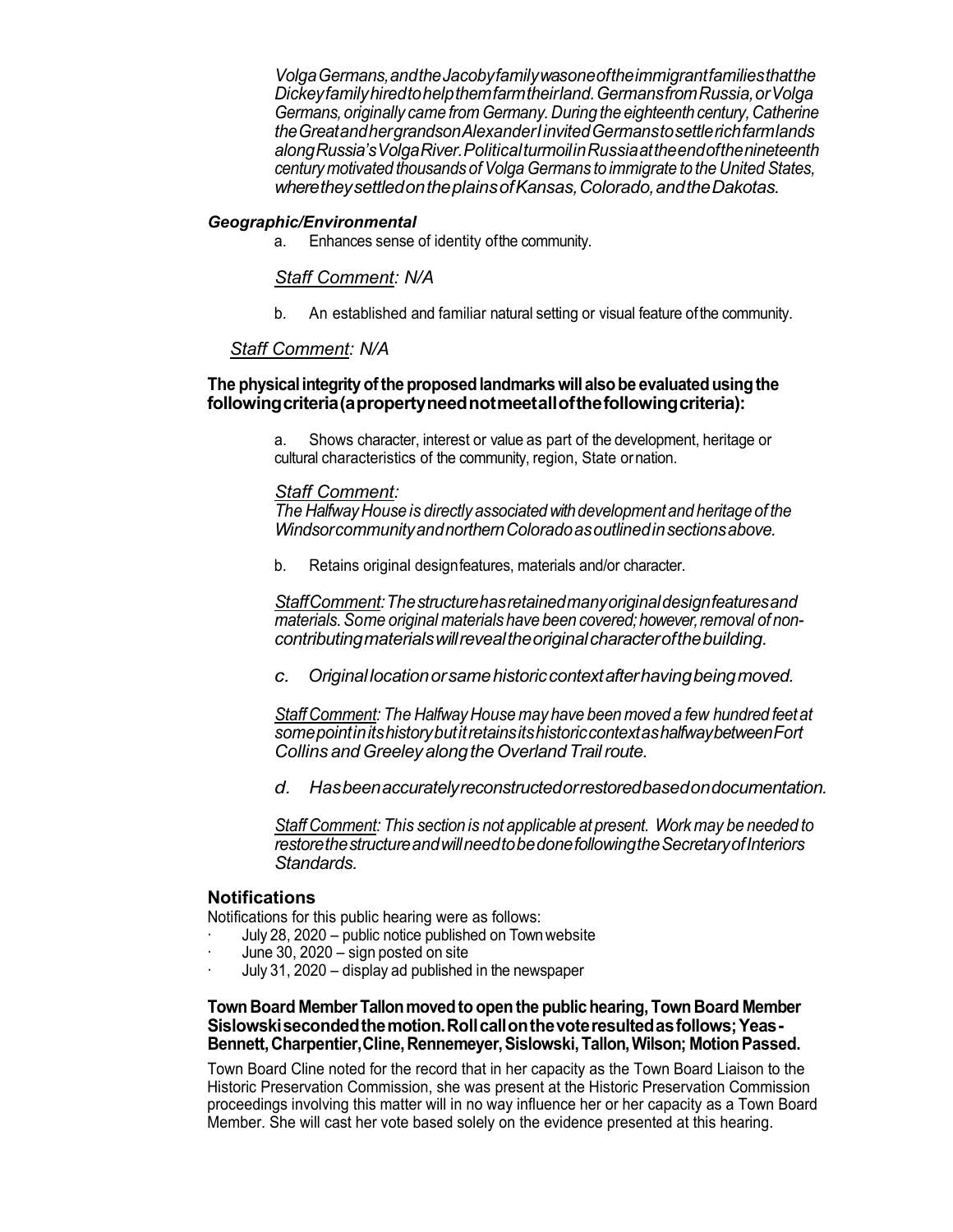Per Mr. Hornbeck, the property is zoned residential mixed use. This property is a reminder of the early history in Windsor. At their August 12, 2020 meeting, the Historic Preservation Commission forwarded to Town Board a recommendation of approval of the designation of the Halfway House as a locallandmark.

Per Ms. Browarny, staff is also working on designating the other buildings on the site which is a 1907 farmhouse, as well as the entire site itself which already has a Smithsonian number. Staff received a grant to complete an archaeological study to determine if the Halfway House structure has been moved and where it was moved from and to determine if the Overland Trail actually ran through the property. The designation of the Halfway House is the first step in what is going to become a much larger historic preservation project.

Mayor Rennemeyer stated that he is excited that the Historic Preservation Commission is behind this project and going to be undertaken. He further asked the condition of the current building, and whether it needed to be moved from its current location to another location. And if yes, whether it would survive a move. Ms. Browarny responded that they have no plans to move the building. There have been some historic preservation architects look at the building and stated that where it stands, it is in pretty stable condition. It still has the original hardwood floors, some of the original window settings, so it does retain a lot of its original state. There used to be an addition to the building that was the sleeping quarters for the inn that has been lost.

Town Board Member Sislowski asked regarding the addition that was lost, if there was any interest in trying to put it back. Secondly, with respect to the farmhouse, according to the materials, it used to have an open front porch which is now enclosed. He ask whether that will be returned back to having an open front porch. Ms. Browarny responded that regarding the addition that was on the Halfway House, they did find records that it was torn down around 1907 and there are no visual documents only written records; it is not something they are looking at now. Regarding the farmhouse, the plan is to remove all of the modern additions including the side portions, and the front porch restored back to the way it looked in 1907.

Mayor Rennemeyer asked whether a historical landmark designation would open us up for future grant possibilities in order to restore the building, and whether that was the order of operations. Ms. Browarny responded that we can't receive any funds from the State Historical fund without some kind of designation, so it is an important part to start with local and then eventually get on the State register and then ultimately apply for a National Historic site.

#### **MayorProTemBennettmovedtoclosethepublichearing,TownBoardMember Tallonsecondedthe motion.Roll callon the vote resultedas follows; Yeas- Bennett, Charpentier,Cline,Rennemeyer,Sislowski,Tallon,Wilson;MotionPassed.**

5. Ordinance No. 2020-1614 An Ordinance Designating The "Halfway House" As A Local Historic Landmark- Jacoby Farm Subdivision 2nd Filing Tract G - Laura Browarny, Town of Windsor,Applicant

Please refer to agenda item C.4 for discussion and recommendation.

Town Board Member Sislowski stated that in the packet there is an article that outlines the history of this house and the families that lived in it over the years; he further state that is fascinating and urged everyone to read it.

**TownBoard MemberCharpentiermovedtoapprove Ordinanceno.2020-1614,Town Board MemberTallonsecondedthe motion.Roll callon the vote resultedas follows; Yeas - Bennett, Charpentier, Cline, Rennemeyer, Sislowski, Tallon, Wilson; Motion Passed.**

6. Resolution No. 2020-69 - A Resolution Submitting a Proposed Ordinance for Consideration by the Registered Electors of the Town of Windsor; Directing the Town Clerk to Assure the Inclusion of the Proposed Ordinance, Submission Clause And Ballot Title in the Official Ballot for the November 3, 2020, General Election; Fixing the Ballot Title and Submission Clause with Respect to an Excise Tax of Three (3%) Percent on the Lodging Price Paid for Specified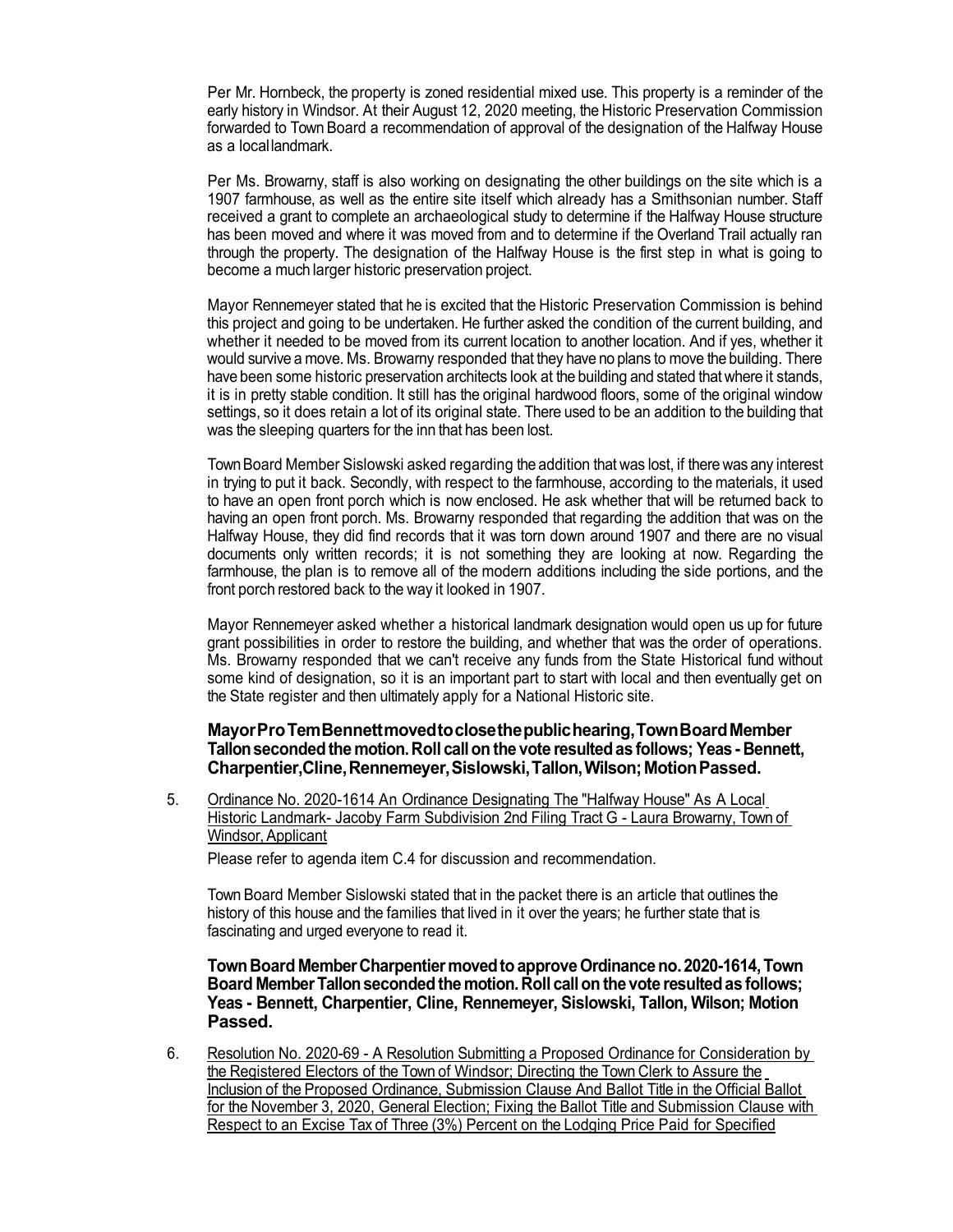Lodging Services Provided Within the Town of Windsor; Authorizing the Town to Collect and Spend Such Revenues as a Voter-Approved Revenue Change Notwithstanding any Revenue or Expenditure Limitation Contained in Article X, Section 20 of the Colorado Constitution; and Establishing a Community Marketing Commission for the Purpose of Making Recommendations for the Disposition of Revenue Derived Therefrom

In order to meet the requirements of the Municipal Election Code and TABOR, the attached Resolution is presented for adoption. The Resolution satisfies the requirements of law for referral of the lodging tax question to the voters for consideration on November 3, 2020.

The Resolution accomplishes the following basic functions:

- Requires the Town Clerk to make the full Code language (Ordinance) available to the public in conjunction with the election. The full Code language will not be included in the ballot, but the Resolution requires the Town Clerk to make it available for public review in association with the election. The Ordinance is incorporated by reference into the Resolution.
- Sets the Ballot Submission Clause in accordance with TABOR, including required TABOR submission language as to a new excise tax on the price paid for lodging services.
- Sets the Ballot Title for the referred measure in accordance with the Municipal Election Code.

The adoption of this Resolution does not adopt the new tax. The new tax may only be imposed if the voters approve of it on November 3, 2020. If the voters approve, the Ordinance will be submitted for adoption by later Town Board official action. The result will be a voter-approved new tax codified in Chapter 4 of the Windsor Municipal Code.

The Ordinance is attached for reference. It imposes the new tax, provides for administration and enforcement, and also creates the Marketing Commission that will be responsible for making recommendations to the Town Board for expenditure of the funds generated as specifically permitted under the Ordinance.

Under the Colorado Campaign Practices Act, the Town is prohibited from using taxpayer money for promoting or encouraging adoption of the Ordinance. The Town Board may adopt a Resolution of support within certain limits set forth in the Act. Individual Town Board members may support the measure as private citizens as long as no Town resources are used for this purpose. Town Board Members may respond to questions regarding the measure when asked.

Per Mr. Hale, Michelle Vance the Director of the Chamber has a quick update for the board summarizing the survey results about this tax.

Per Ms. Vance, the Chamber hired Magellan to conduct an eight-question survey to the residents about the lodging tax. The survey was available to residents in each district, surveying around five-hundred and fifty people. The key findings were as follows: the uninformed results found that forty percent of likely voters approved the measure, forty-eight percent opposed the measure, and twelve percent were undecided. After teaching about the ballot measure, the survey found that fifty-five percent of voter would approve the measure, thirty-five percent would oppose, and nine percent were undecided. Ms. Vance stated that with a lot of education and the results of the survey showing that the community would support this effort, now is the time to get this on theballot.

Mayor Rennemeyer asked if Ms. Vance would be able to send her presentation out to the board. Ms. Vance responded that she would get it to staff to distribute.

Town Board Member Sislowski asked about the use of funds that the lodging tax would provide and how they would be used. Ms. Vance responded that in the ballot language, there will be a commission put together of members of the community, members of the Chamber board,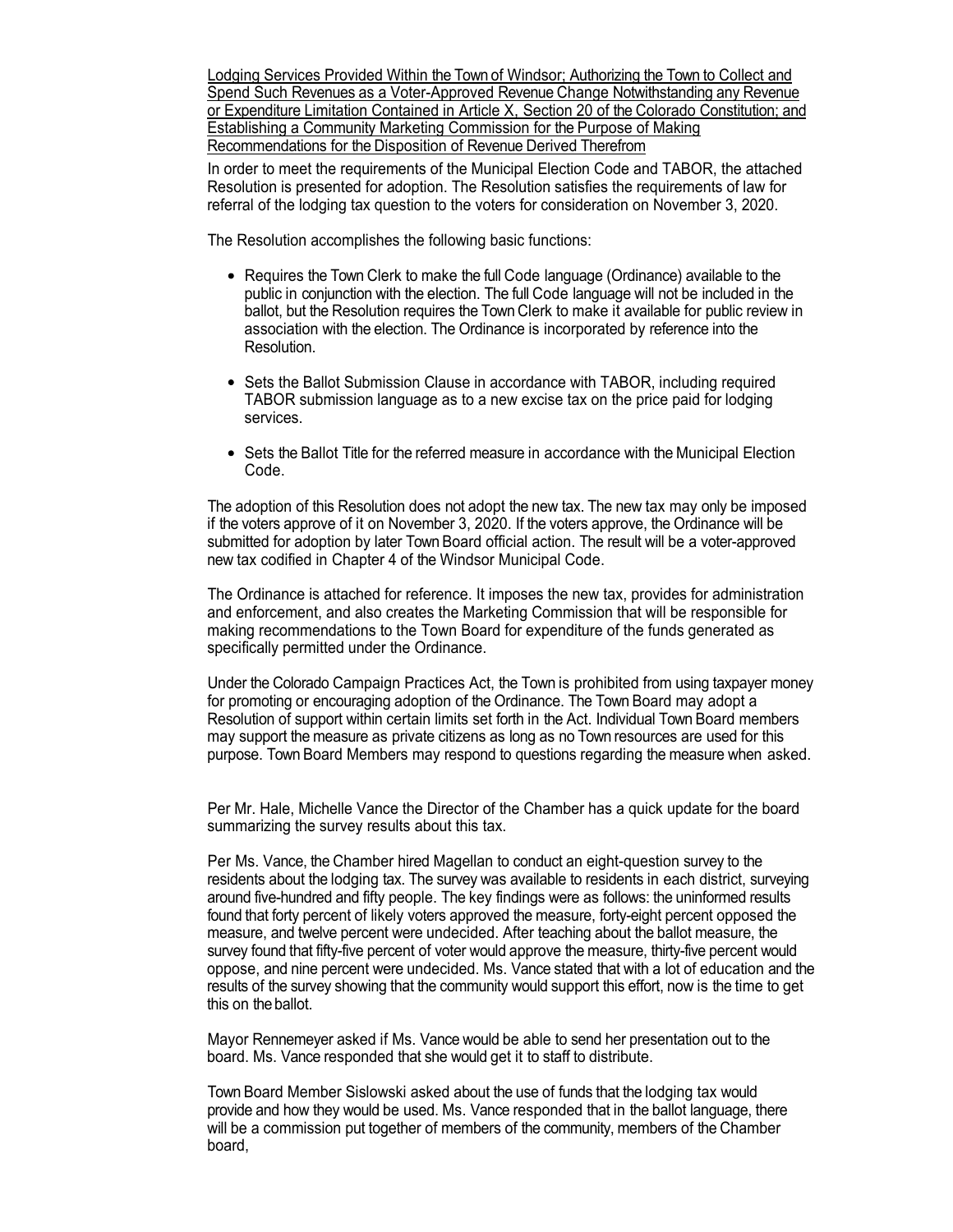members of the Downtown Development Authority, and the Town Board, also someone from the marketing industry. The goal for these dollars is to get people come, stay the night and spend money in the community. The Town Board will have the ultimate authority on how the funds will be spent but will have recommendations from experts in the field. Town Board Sislowski asked that no funds will be generated for Town general funds.Mr. Hale stated that the only exception is that we have built in a five percent administrative fee for the Town to cover administrative costs.

Per Mr. Hale, the only thing being done at this meeting is setting the ballot title to place on the ballot. An important item to note, the Colorado Fair Campaign Act states that once this ballot title is set, we can't spend a penny of taxpayer money in advocacy in anyway including making a single copy.

Town Board Member Cline asked how or who is going to help the voters understand that language. Mr. Hale stated that Michelle at the Chamber, the Downtown Development Authority, the Downtown business community will be educating the residents. If the Board or staff are asked to speak about it at a public meeting, they may do so on their own time. If asked informational questions, facts can be given out. Ms. Vance stated that one of the things they are going to be forming is a ballot committee and doing fundraising to get the word out.

Town Board Wilson stated that he agrees that this is an opportunity to invest and market the Town and will help accomplish a lot of goals long term.

Mayor Rennemeyer stated that he is not exactly thrilled with how the language is going to be presented on the ballot, but according to TABOR, it has to start off with "shall the taxes in Windsor be increased". Just seeing that doesn't sound flattering, but you gain the knowledge about the ballot question the more you read.

#### **Town Board Member Tallonmovedto to approve resolution no. 2020-69, Town Board MemberWilsonseconded the motion. Roll callon the vote resultedas follows; Yeas - Bennett,Charpentier,Cline,Rennemeyer,Sislowski,Tallon,Wilson; MotionPassed.**

7. Ordinance No. 2020-1613 An Ordinance for the Regulation of Traffic by the Town of Windsor, Colorado, Repealing and Readopting Article I of Chapter 8, and Portions of Article II, Chapter 8, of the Windsor Municipal Code and Adopting by Reference the 2020 Edition of the "Model Traffic Code", Repealing All Ordinances In Conflict Therewith, and Providing Penalties for Violation Thereof

This is the second reading of the Ordinance Adopting the 2020 Model Traffic Code following the Public Hearing. There have been no changes since the first reading.

The MTC has been the standard for local law enforcement in traffic matters for many years. At the State level, it is adopted by the Colorado Department of Transportation. Updating the MTC to the 2020 edition assists law enforcement in providing a consistent set of standards and laws, decreasing the potential for conflicting standards between municipal and county courts.

Windsor last adopted the 2010 MTC in January 2014. Since that time, the basics of traffic law has remained largely unchanged, but the Code has been updated with everything from automated driving systems to electrical assisted bicycles to golf cars, in addition to adding parental responsibility if they are in a vehicle with unrestrained children.

References to all penalty provisions in the Model Traffic Code are being deleted, deferring to our Municipal Code general penalty.

New Windsor Municipal Code Sections are being created to address specific parking violations. These sections previously had been added provisions to the Model Traffic Code, which created some confusion, but will now be ordinance violations as opposed to re-writing the Model Traffic Code.

Per Ms. Emil, this is the second reading adopting Ordinance number 2020-1613. There have been no changes since the first reading. Because this is second reading, we do need to take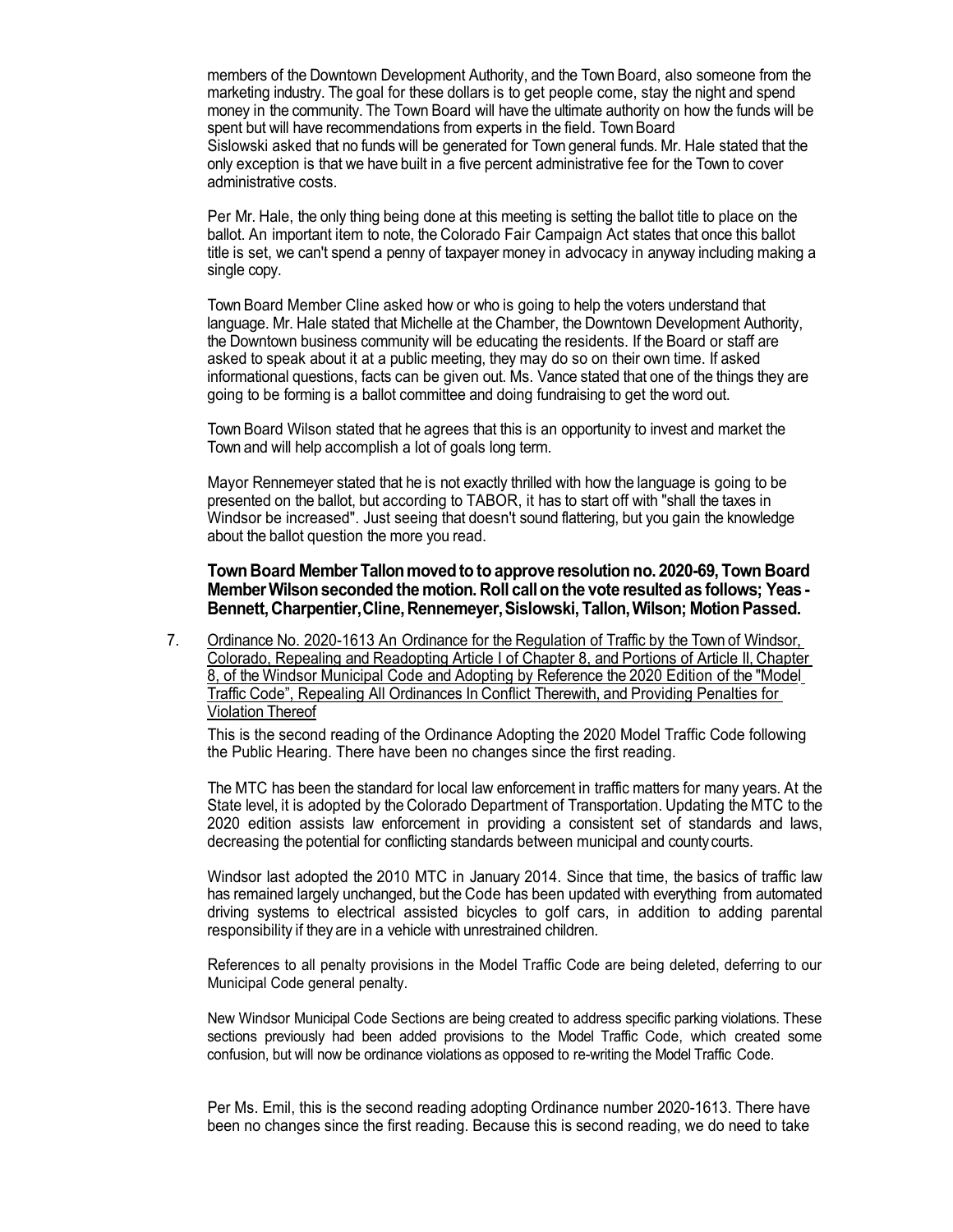public comment.

Mayor Rennemeyer opened the meeting for public comment to which there was none.

# **TownBoard MemberTallonmovedtoapprove Ordinanceno.2020-1613, MayorPro TemBennettsecondedthemotion.Rollcallonthevoteresultedasfollows;Yeas-Bennett,Charpentier,Cline,Rennemeyer,Sislowski,Tallon,Wilson; MotionPassed.**

# D. COMMUNICATIONS

1. Communications from TownAttorney

Per Ms. Emil, she is participating in the Colorado Municipal League virtual conference this week.

2. Communications from TownStaff

Per Ms. Miller, the grand opening for Peculier Ales will be Friday and ribbon cutting will be at 4:00 p.m. sharp.

Per Mr. Lucas, the evening of September 10th will be the dedication of the Public Services facility that has been on hold since COVID hit.

Per Ms. Humphries, staff is continually working on filling all of the advisory board vacancies. The application period will close on the 31st. We are lacking in applications, so if Board Members could get the word out, we would appreciate it. All of the vacancies that we have are listed online.

Per Chief Klimek, for three months, officers were doing very little proactive enforcement so the numbers in some categories may look a little off but they are actually increasing compared to what they should be.

Per Ms. Fotsch, fall sports started today so you will be seeing a lot of kids out at all the parks.

- a. Windsor Police Department July 2020 StatisticalReport
- 3. Communications from TownManager

Per Mr. Hale, we are trying to kick start the Public Works building dedication that has been on hold due to COVID. Staff will be reaching out to look at schedules as we still need to do the Kodak dedication, the dedication for the playground, etc. Mayor Rennemeyer asked if that also included the dedication for past Board Members, Mr. Hale responded it does.

4. Communications from TownBoard

Mayor Rennemeyer stated that he participated in person at the 1041 permit hearing in front of the Larimer County Commissioners in Fort Collins. Mayor Rennemeyer spoke about the benefits that the project would mean to the Town of Windsor as well as got questions from every County Commissioner when his statement was completed. Mayor Rennemeyer wished to thank Mr. Thornhill and Mr. Lesoing for their help preparing for the questions as well as the statement. The County Commissioner are taking public comment all throughout the evening and then are having their debate on the NISP project as to Larimer County is going to sign off on that next Monday night. They are going to issue their final ruling on the first week of September. More news to come inthe future.